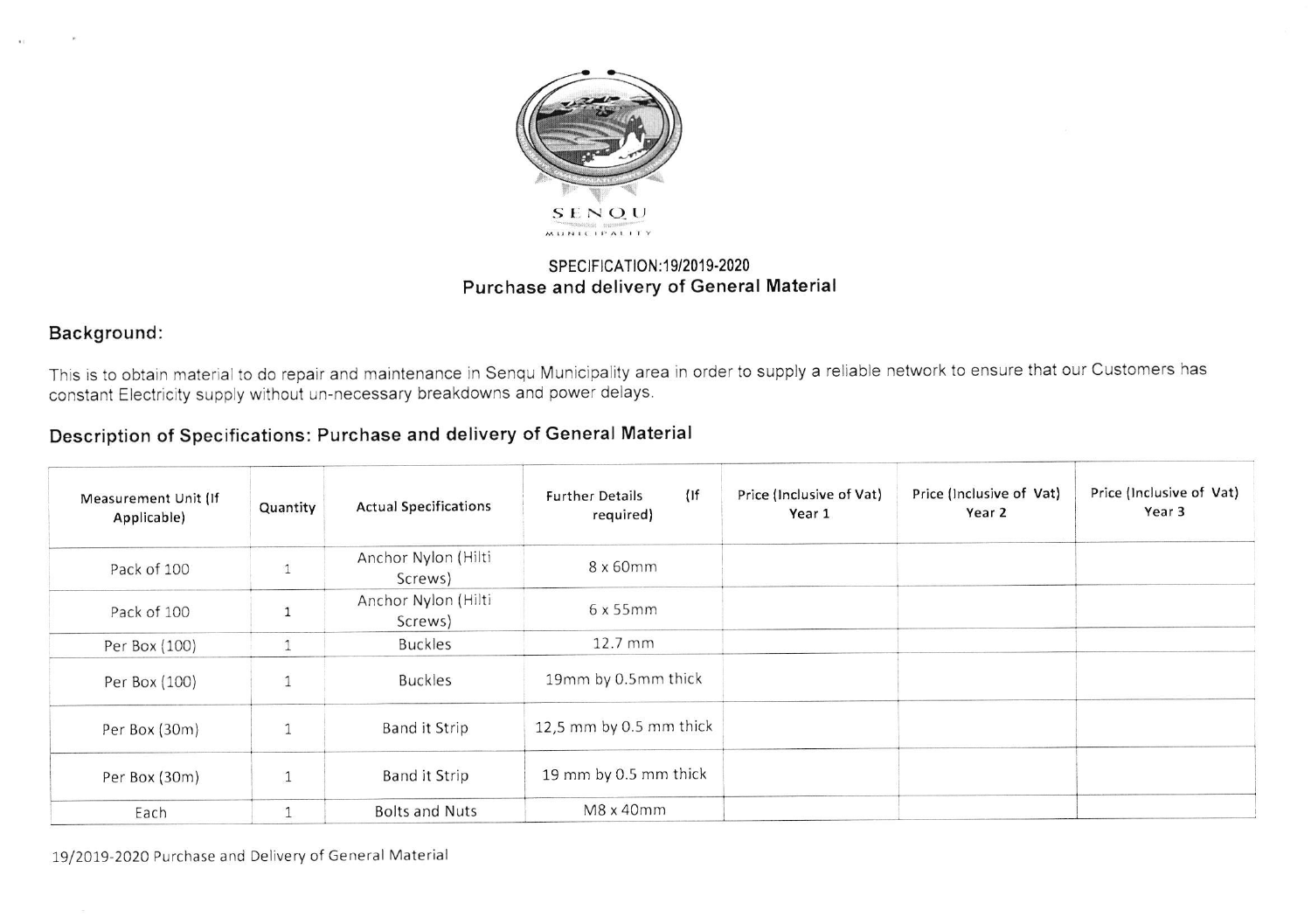| Per 4m length   | $\mathbf{1}$ | <b>Bosal Pipes</b>        | 20mm                         |  |  |
|-----------------|--------------|---------------------------|------------------------------|--|--|
| Each            | $\mathbf{1}$ | Circuit Breakers Din rail | 30Amp 2,5ka s/p              |  |  |
| Each            | $\mathbf{1}$ | Circuit Breakers Din rail | 63Amp 5ka s/p                |  |  |
| Each            | $\mathbf{1}$ | Circuit Breakers Din rail | 6A 2,5ka 3 phase             |  |  |
| Each            | $\mathbf{1}$ | <b>Circuit Breakers</b>   | 400A - 25KA 3 phase          |  |  |
| Each            | $\mathbf{1}$ | <b>Circuit Breakers</b>   | 300A - 25KA 3 phase          |  |  |
| Each            | $\mathbf{1}$ | Circuit Breakers          | 250A - 15KA 3 phase          |  |  |
| Each            | $\mathbf{1}$ | Circuit Breakers          | 315A - 25KA 3 phase          |  |  |
| Each            | $\mathbf{1}$ | <b>Circuit Breakers</b>   | 200A - 15KA 3 phase          |  |  |
| Each            | $\mathbf{1}$ | Circuit Breakers          | 125A - 15KA 3 phase          |  |  |
| Each            | $\mathbf{1}$ | Circuit Breakers          | 100A - 6KA 3 phase           |  |  |
| Each            | $\mathbf{1}$ | Circuit Breakers          | 80A - 6KA 3 phase            |  |  |
| Each            | $\mathbf{1}$ | Circuit Breakers          | 63A 3 phase                  |  |  |
| Each            | $\mathbf{1}$ | Contactor with 220V coil  | 3 phase 32AMP                |  |  |
| Each            | $\mathbf{1}$ | Contactors with 220V coil | 3phase 65AMP                 |  |  |
| Each            | $\mathbf{1}$ | Daylight Switch 220V      | 20 amp                       |  |  |
| Each            | $\mathbf{1}$ | Earth Rod clamps          | 16mm square                  |  |  |
| Each            | $\mathbf{1}$ | Earth Spikes              | 16 mm square x 1.5 m<br>long |  |  |
| Per roll (100m) | $\mathbf{1}$ | Earth Wire                | 10 mm square                 |  |  |
| Each            | $\mathbf{1}$ | Eye Bolts                 | M16                          |  |  |
| Each            | $\mathbf{1}$ | Eye Bolts                 | M20                          |  |  |
| Each            | $\mathbf{1}$ | Eye Nuts                  | M16                          |  |  |
| Each            | $\mathbf{1}$ | Eye Nuts                  | M20                          |  |  |
| Per pack (100)  | $\mathbf{1}$ | Ferrules                  | $10 \text{ mm}^2$            |  |  |
| Per pack (100)  | $\mathbf{1}$ | Ferrules                  | $16 \text{ mm}^2$            |  |  |

19/2019-2020 Purchase and Delivery of General Material

 $\sim$  100

 $\sim$